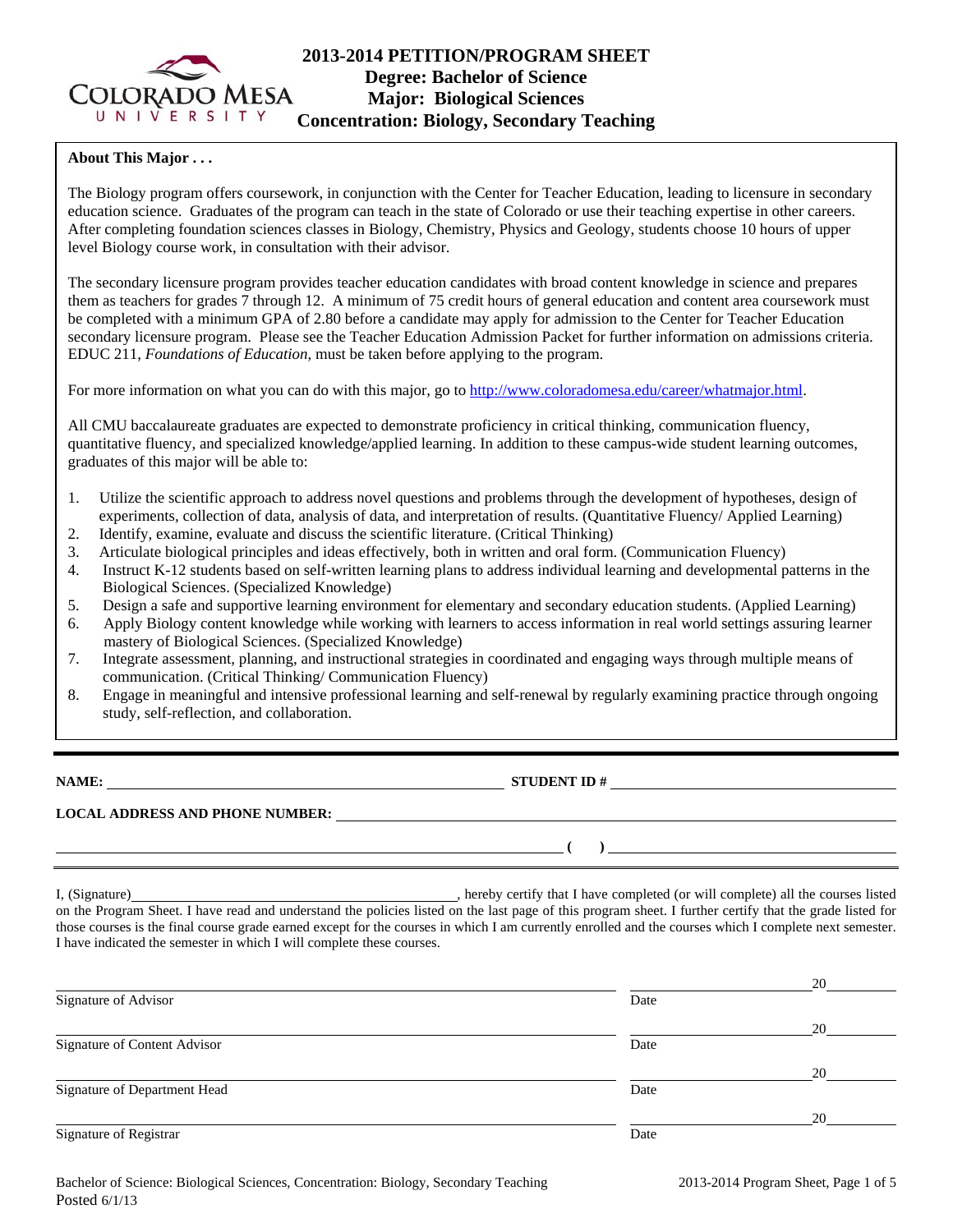#### **Students should work closely with a faculty advisor when selecting and scheduling courses prior to registration.**  Degree Requirements:

- <sup>120</sup> semester hours total (A minimum of 28 taken at CMU in no fewer than two semesters).
- 40 upper division credits (A minimum of 15 taken at the 300-400 course levels within the major at CMU).
- 2.80 cumulative GPA or higher in all CMU coursework
- 2.80 cumulative GPA or higher in coursework toward the major content area
- A cumulative grade point average of 2.8 or higher must be maintained for each of 3 areas: content courses, education courses and overall GPA
- Pre-collegiate courses (usually numbered below 100) cannot be used for graduation.
- A student must follow the CMU graduation requirements either from 1) the program sheet for the major in effect at the time the student officially declares a major; or 2) a program sheet for the major approved for a year subsequent to the year during which the student officially declares the major and is approved for the student by the department head. Because a program may have requirements specific to the degree, the student should check with the faculty advisor for additional criteria. It is the student's responsibility to be aware of, and follow, all requirements for the degree being pursued. Any exceptions or substitutions must be approved by the student's faculty advisor and Department Head.
- When filling out the program sheet a course can be used only once.
- See the "Undergraduate Graduation Requirements" in the catalog for additional graduation information.
- Students must PASS the PLACE or PRA area prior to beginning the internship. Al toward the degree must be successfully completed prior to the degree prior to the successfully internship.

**Social and Behavioral Sciences (6 semester** PSYC 233 Human Growth & Development 3 \_\_\_\_\_\_ \_\_\_\_ \_\_\_\_\_\_\_\_\_\_\_\_\_\_\_\_\_\_\_\_\_\_\_\_ \_\_\_\_ \_\_\_\_\_ \_\_\_\_\_\_\_\_

Must earn a grade of "B" or better for PSYC 233.

| <b>Natural Sciences</b> (7 semester hours) Must earn a grade of "C" or better. |                                     |  |  |  |
|--------------------------------------------------------------------------------|-------------------------------------|--|--|--|
| <b>BIOL</b> 105                                                                | <b>Attributes of Living Systems</b> |  |  |  |
| BIOL 105L                                                                      | <b>Attributes of Living Systems</b> |  |  |  |
|                                                                                | Lab                                 |  |  |  |
|                                                                                |                                     |  |  |  |

Choose one from ENVS 101, GEOL 103, GEOL 104, GEOL 105, PHYS 101

| See the "Undergraduate Graduation Requirements" in the catalog                | CHEM $122^*$ Principles of Organic Chemistry4                            |
|-------------------------------------------------------------------------------|--------------------------------------------------------------------------|
| for additional graduation information.                                        | CHEM 122L* Principles of Organic Chemistry                               |
| Students must PASS the PLACE or PRAXIS II exam in the content                 | Lab                                                                      |
| area prior to beginning the internship. Also, ALL other coursework            | <b>STAT 200</b><br>Probability and Statistics                            |
| toward the degree must be successfully completed prior to the                 | * A higher level subject may be taken in the same category with advisor  |
| internship.                                                                   | approval.                                                                |
| <b>GENERAL EDUCATION REQUIREMENTS</b> (31 semester hours)                     | <b>BIOLOGY – LEADING TO SECONDARY EDUCATION</b>                          |
| See the current catalog for a list of courses that fulfill the requirements   | <b>CERTIFICATION MAJOR REQUIREMENTS</b> (40 semester hours)              |
| below. If a course is on the general education list of options and a          | Must earn a grade of "C" or better.                                      |
| requirement for your major, you must use it to fulfill the major              |                                                                          |
| requirement and make a different selection within the general education       | <b>Required Core Courses</b> (13 semester hours)                         |
| requirement.                                                                  | <b>BIOL 106</b><br>Principles of Animal Biology<br>3                     |
| Course No Title<br>Sem.hrs Grade Term/Trns                                    | Principles of Animal Biology<br><b>BIOL 106L</b>                         |
|                                                                               | Lab                                                                      |
| <b>English</b> (6 semester hours, must earn a grade of "B" or better and must | Principles of Plant Biology<br><b>BIOL 107</b>                           |
| be completed by the time the student has 60 semester hours.)                  | Principles of Plant Biology Lab 1<br><b>BIOL 107L</b>                    |
| <b>ENGL 111 English Composition</b><br>3.                                     | Nature and Philosophy of<br><b>BIOL 385</b>                              |
| ENGL 112 English Composition                                                  | Science<br>3                                                             |
|                                                                               | <b>BIOL 483</b><br>Senior Thesis                                         |
| Math: MATH 113 or higher (3 semester hours, must earn a grade of              |                                                                          |
| "C" or better, must be completed by the time the student has 60 semester      | <b>Required Related Study Area</b> (19 semester hours)                   |
| hours.)                                                                       | *MATH 113 College Algebra                                                |
| MATH 113 College Algebra<br>4*                                                |                                                                          |
| *3 credits apply to the General Ed requirements and 1 credit applies to       | Choose either GEOL 111/111L or GEOL 113/113L                             |
| Required Course credit                                                        |                                                                          |
|                                                                               | <b>GEOL</b><br><u> 1999 - Jan Barnett, politik politik (</u>             |
| <b>Humanities</b> (3 semester hours)                                          | Principles of Historical Geology3<br>GEOL 112                            |
|                                                                               | Principles of Historical Geology<br>GEOL 112L                            |
|                                                                               | Lab                                                                      |
| Social and Behavioral Sciences (6 semester hours)                             | <b>PHYS 111</b><br><b>General Physics</b>                                |
| $DCNC$ $222$ $H_{\text{center}}$ $C_{\text{model}}$ $R$ $D_{\text{center}}$   | $C_{\text{max}}$ and $D_{\text{max}}$ and $L_{\text{max}}$<br>DIIVO 1111 |

**Fine Arts** (3 semester hours) \_\_\_\_\_\_ \_\_\_\_ \_\_\_\_\_\_\_\_\_\_\_\_\_\_\_\_\_\_\_\_\_\_\_\_ \_\_\_\_ \_\_\_\_\_ \_\_\_\_\_\_\_\_

**History** (3 semester hours) HIST \_\_\_\_ \_\_\_\_\_\_\_\_\_\_\_\_\_\_\_\_\_\_\_\_\_\_\_\_ \_\_\_\_ \_\_\_\_\_ \_\_\_\_\_\_\_\_

#### **OTHER LOWER DIVISION REQUIREMENTS** (6 semester hours)

Course No Title Sem.hrs Grade Term/Trns

|          | <b>Kinesiology</b> (3 semester hours) |  |
|----------|---------------------------------------|--|
| KINE 100 | Health and Wellness                   |  |
| KINA 1   |                                       |  |
| KINA 1   |                                       |  |

| <b>Applied Studies</b> (3 semester hours) |  |
|-------------------------------------------|--|
| SPCH 102 Speechmaking                     |  |
| Must earn a grade of "B" or better.       |  |

**FOUNDATION COURSES** (13 semester hours)

Must earn a grade of "C" or better.

|                 | CHEM 121 <sup>*</sup> Principles of Chemistry |  |  |
|-----------------|-----------------------------------------------|--|--|
|                 | CHEM 121L* Principles of Chemistry Lab        |  |  |
|                 | CHEM 122* Principles of Organic Chemistry4    |  |  |
|                 | CHEM 122L* Principles of Organic Chemistry    |  |  |
|                 | Lab.                                          |  |  |
| <b>STAT 200</b> | Probability and Statistics                    |  |  |

### $\underline{\text{TION}}$

|                  | Required Core Courses (15 semester hours) |  |  |
|------------------|-------------------------------------------|--|--|
| <b>BIOL</b> 106  | Principles of Animal Biology              |  |  |
| <b>BIOL 106L</b> | Principles of Animal Biology              |  |  |
|                  | Lab                                       |  |  |
| <b>BIOL</b> 107  | Principles of Plant Biology               |  |  |
| <b>BIOL 107L</b> | Principles of Plant Biology Lab 1         |  |  |
| <b>BIOL 385</b>  | Nature and Philosophy of                  |  |  |
|                  | Science                                   |  |  |
|                  |                                           |  |  |

| <b>GEOL</b>          |                                   |  |
|----------------------|-----------------------------------|--|
| <b>GEOL</b>          |                                   |  |
| GEOL 112             | Principles of Historical Geology3 |  |
| GEOL 112L            | Principles of Historical Geology  |  |
|                      | Lab                               |  |
| <b>PHYS 111</b>      | <b>General Physics</b>            |  |
| PHYS <sub>111L</sub> | General Physics Lab               |  |
| <b>PHYS 112</b>      | <b>General Physics</b>            |  |
|                      | PHYS 112L General Physics Lab     |  |

#### **Biology Electives** (8 Upper Division Semester Hours)

| <b>BIOL</b> |  |  |
|-------------|--|--|
| BIOL        |  |  |
| BIOL        |  |  |
| BIOL        |  |  |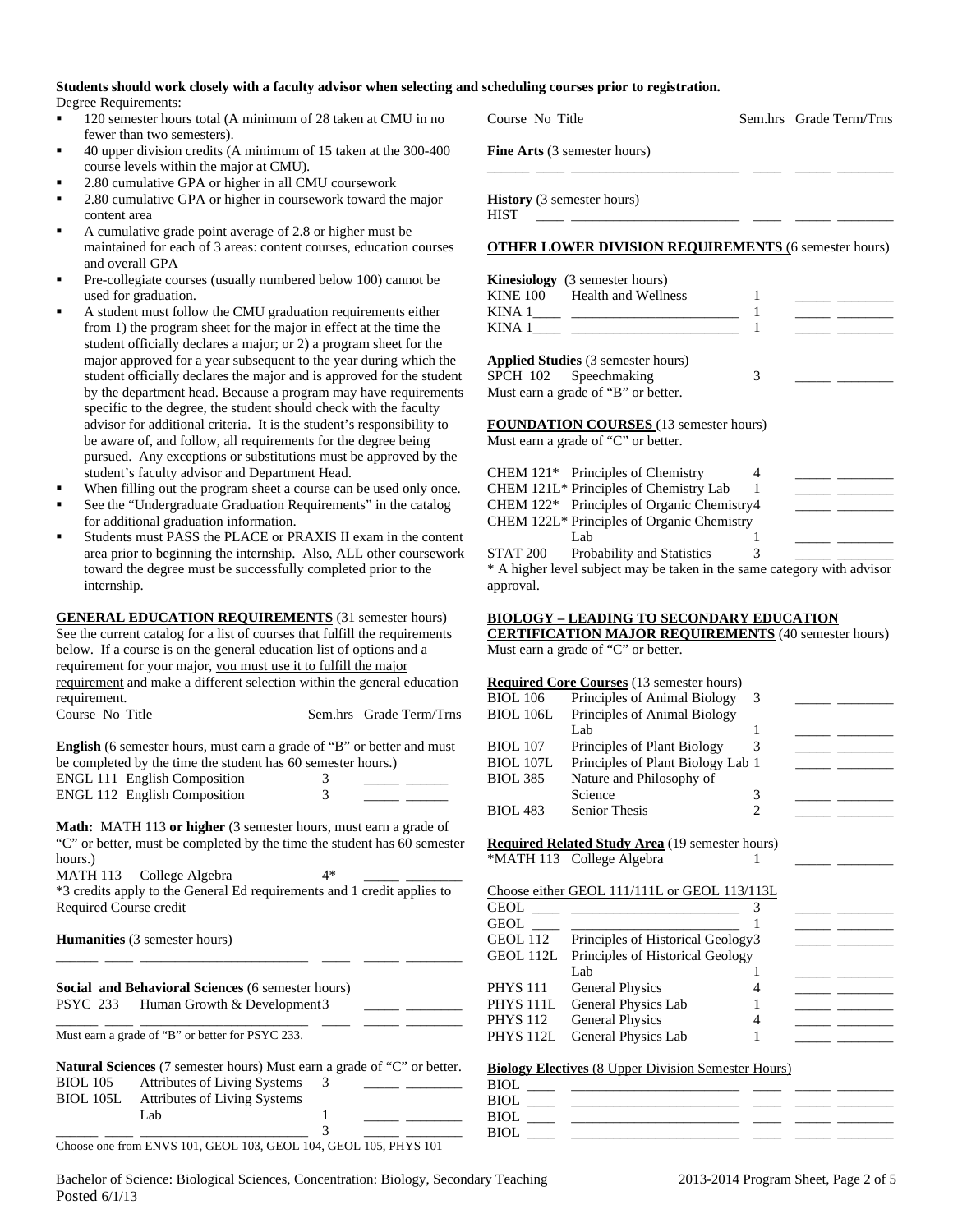| <b>SECONDARY EDUCATION REQUIREMENTS (29 semester)</b><br>hours) Must earn a grade of B or better to progress through the                                                                                                               |                |                         | Course No                               | Title                                                                                                                                                                                                                        |    | Sem.hrs Grade Term/Trns |
|----------------------------------------------------------------------------------------------------------------------------------------------------------------------------------------------------------------------------------------|----------------|-------------------------|-----------------------------------------|------------------------------------------------------------------------------------------------------------------------------------------------------------------------------------------------------------------------------|----|-------------------------|
| program sequence. ENGL111, ENGL112, SPCH102, PSYC233,<br>EDUC211 (all with a grade of B or better) and formal acceptance to the<br>Teacher Education Program are required before the student may enroll<br>in subsequent EDUC courses. |                |                         | <b>EDUC</b> 497<br>EDUC <sub>497D</sub> | Content Methodology<br>Practicum<br>Methods of Teaching Secondary<br>Science                                                                                                                                                 |    |                         |
| Course No Title                                                                                                                                                                                                                        |                | Sem.hrs Grade Term/Trns | EDUC <sub>499G</sub>                    | Teaching Internship and<br>Colloquium                                                                                                                                                                                        | 12 |                         |
| EDUC 211 Foundations of Education<br>EDUC 342 Pedagogy & Assessment:<br>Secondary/ $K-12$<br>EDUC 343 Teaching to Diversity<br>EDUC 442 Integrating Literacy Across the<br>Curriculum                                                  | $\mathfrak{D}$ |                         | hour)                                   | <b>ELECTIVES</b> (All college level courses appearing on your final<br>transcript not listed above and below that will bring your total semester<br>hours to 120 hours, including 40 upper-division credit hours.) (1 credit |    |                         |

#### **Secondary Education Program Requirements**

 $\overline{\phantom{a}}$  , and the set of the set of the set of the set of the set of the set of the set of the set of the set of the set of the set of the set of the set of the set of the set of the set of the set of the set of the s

|                      | <b>Secondary Education Course Requirements:</b>   |                            |
|----------------------|---------------------------------------------------|----------------------------|
| EDUC <sub>211</sub>  | Foundations of Education (2)                      | 20 Field Experience Hours  |
| EDUC 342             | Pedagogy & Assessment: Secondary/K-12 $(3)$       | 20 Field Experience Hours  |
| EDUC <sub>343</sub>  | Teaching to Diversity (3)                         | 20 Field Experience Hours  |
| EDUC <sub>442</sub>  | Integrating Literacy Across the Curriculum (4)    | 60 Field Experience Hours  |
| <b>EDUC</b> 497      | Content Methodology Practicum (3)                 | 80 Field Experience Hours  |
| EDUC <sub>497D</sub> | Methods of Teaching Secondary Science* (2)        |                            |
|                      | EDUC 499G Teaching Internship and Colloquium (12) | 600 Field Experience Hours |

**Students must PASS the PRAXIS II exam in the content area prior to commencing the internship. Also, ALL other coursework toward the degree must be successfully completed prior to the internship.** 

Prerequisites for EDUC 342 and subsequent courses: ENGL 111, ENGL 112, SPCH 102, PSYC 233, EDUC 211 (all with a grade of B or better) and formal acceptance to the Teacher Education Program. **All EDUC prefix courses listed above must be completed with a grade of B or better to progress through the program sequence.**

<sup>\*</sup>This course is only offered in the fall semester. It may be taken with either the 300-level or 400-level EDUC courses but must be taken before the student teaching semester.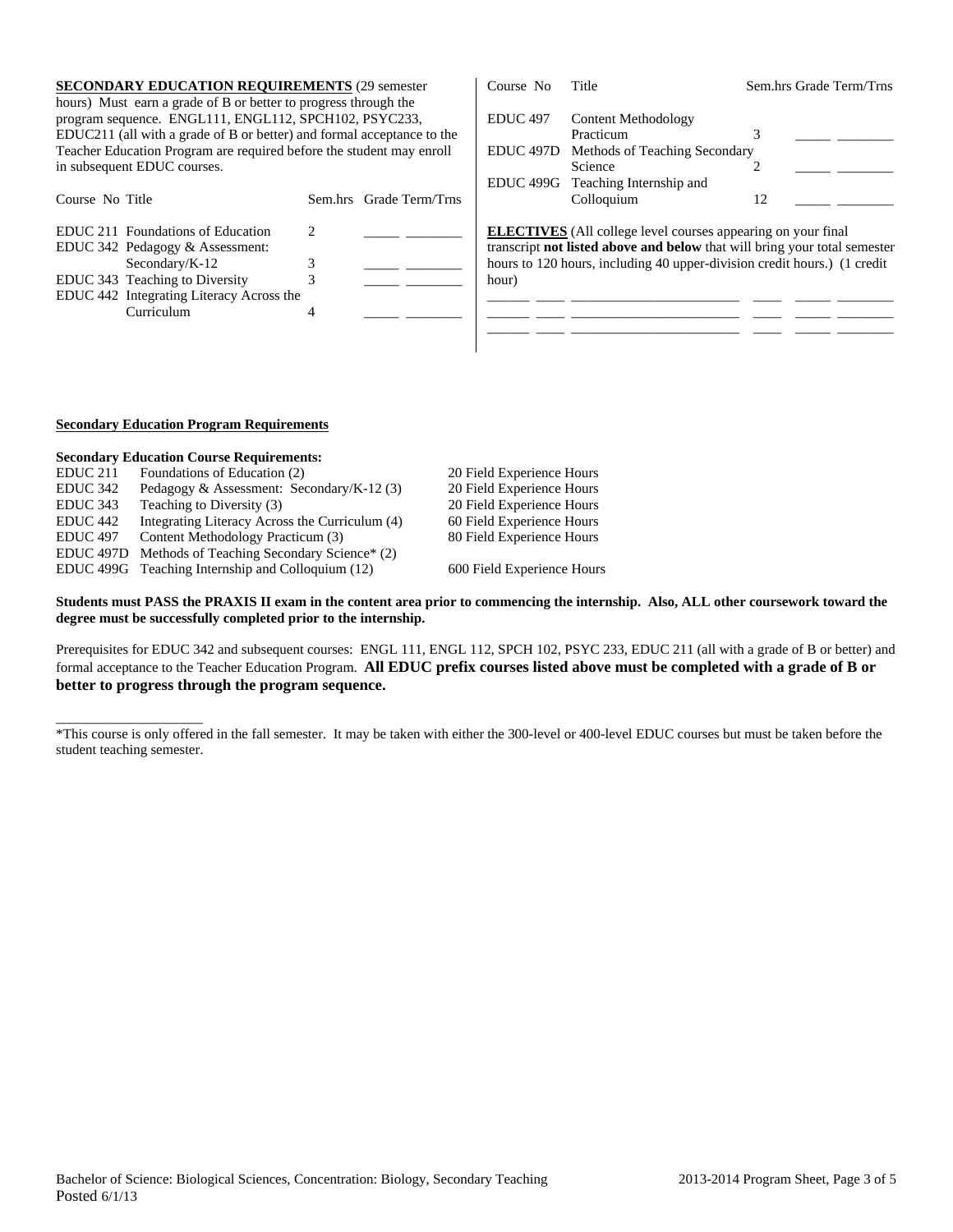# **SUGGESTED COURSE SEQUENCING FOR A MAJOR IN BIOLOGY – LEADING TO SECONDARY TEACHER LICENSURE**

This is a recommended sequence of course work. Certain courses may have prerequisites or are only offered during the Fall or Spring semesters. It is the student's responsibility to meet with the assigned advisor and check the 2 year course matrix on the Colorado Mesa website for course availability.

## **FRESHMAN YEAR**

| <b>Fall Semester</b> |                                  | <b>Hours</b> | <b>Spring Semester</b> |                                     | <b>Hours</b>   |
|----------------------|----------------------------------|--------------|------------------------|-------------------------------------|----------------|
| <b>BIOL</b> 105      | Attributes of Living Systems     |              | <b>BIOL</b> 106        | Principles of Animal Biology        |                |
| <b>BIOL 105L</b>     | Attributes of Living Systems Lab |              | <b>BIOL 106L</b>       | Principles of Animal Biology Lab    |                |
| <b>ENGL 111</b>      | <b>English Composition</b>       |              | <b>ENGL 112</b>        | <b>English Composition</b>          | $\mathbf{R}$   |
| <b>CHEM 121</b>      | Principles of Chemistry          | 4            | <b>CHEM 122</b>        | Principles of Organic Chemistry     | $\overline{4}$ |
| CHEM 121L            | Principles of Chemistry Lab      |              | CHEM 122L              | Principles of Organic Chemistry Lab |                |
| <b>MATH 113</b>      | College Algebra                  | 4            | <b>STAT 200</b>        | Probability and Statistics          |                |
|                      |                                  | 16           |                        |                                     | 15             |

## **SOPHOMORE YEAR**

| <b>Fall Semester</b> |                                 | <b>Hours</b> | <b>Spring Semester</b>                   |                                        | <b>Hours</b>   |
|----------------------|---------------------------------|--------------|------------------------------------------|----------------------------------------|----------------|
| <b>BIOL 107</b>      | Principles of Plant Biology     |              | GEOL 111                                 | Principles of Physical Geology AND     | 3              |
| <b>BIOL 107L</b>     | Principles of Plant Biology Lab |              | <b>GEOL 111L</b>                         | Principles of Physical Geology Lab     |                |
| PHYS 111             | General Physics                 | 4            | <b>OR</b>                                |                                        |                |
| PHYS 111L            | General Physics Lab             |              | <b>GEOL 113</b>                          | Field-Based Intro to Physical Geol AND | 3              |
| PSYC 233             | Human Growth and Development    | 3            | GEOL 113L                                | Field-Based Intro to Physical Geol Lab |                |
| <b>SPCH 102</b>      | Speechmaking                    |              | <b>PHYS</b> 112                          | <b>General Physics</b>                 | $\overline{4}$ |
|                      |                                 | 15           | PHYS <sub>112L</sub>                     | General Physics Lab                    |                |
|                      |                                 |              | <b>General Education Natural Science</b> |                                        | 3              |
|                      |                                 |              | <b>OR</b>                                |                                        |                |
|                      |                                 |              | <b>BIOL 385</b>                          | Nature and Philosophy of Science       | 3              |
|                      |                                 |              | <b>KINE 100</b>                          | <b>Health and Wellness</b>             |                |
|                      |                                 |              | <b>KINA</b>                              | Activities (2)                         |                |
|                      |                                 |              |                                          |                                        | 15             |

## **JUNIOR YEAR**

| <b>Fall Semester</b>                |                                      | <b>Hours</b> | <b>Spring Semester</b> |                                                 | <b>Hours</b>   |
|-------------------------------------|--------------------------------------|--------------|------------------------|-------------------------------------------------|----------------|
| $*$ EDUC 211                        | <b>Foundations of Education</b>      |              | EDUC <sub>342</sub>    | Pedagogy & Assessment: Secondary/K-12 3         |                |
| GEOL 112                            | Principles of Historical Geology     |              | <b>EDUC</b> 343        | <b>Teaching to Diversity</b>                    |                |
| GEOL 112L                           | Principles of Historical Geology Lab |              | <b>BIOL 385</b>        | Nature and Philosophy of Science                |                |
|                                     |                                      |              | 0R                     |                                                 |                |
| Electives                           | <b>Upper Division Biology course</b> | 4            |                        | <b>General Education Natural Science</b>        | 3              |
| <b>General Education History</b>    |                                      |              | Electives              | <b>Upper Division Biology course</b>            | $\overline{4}$ |
| <b>General Education Humanities</b> |                                      |              |                        | General Education Social and Behavioral Science |                |
|                                     |                                      | 16           |                        |                                                 | 16             |

\*Must be taken prior to acceptance into the Center for Teacher Education. Offered in summer, fall and spring semesters.

## **SENIOR YEAR**

| <b>Fall Semester</b>               |                                              | <b>Hours</b>   | <b>Spring Semester</b> | <b>Hours</b>                                             |
|------------------------------------|----------------------------------------------|----------------|------------------------|----------------------------------------------------------|
| <b>BIOL</b> 483                    | <b>Senior Thesis</b>                         | $\overline{ }$ |                        | EDUC 499G Teaching Internship/Colloquium:Secondary<br>12 |
| EDUC <sub>442</sub>                | Integrating Literacy Across the Curriculum 4 |                |                        |                                                          |
| EDUC <sub>497</sub>                | <b>Content Methodology Practicum</b>         |                |                        |                                                          |
| EDUC $497D*$                       | Methods of Teaching Secondary Science        |                |                        |                                                          |
| <b>General Education Fine Arts</b> |                                              |                |                        |                                                          |
| Elective                           |                                              |                |                        |                                                          |
|                                    |                                              | .5             |                        |                                                          |

\*Only offered in fall.